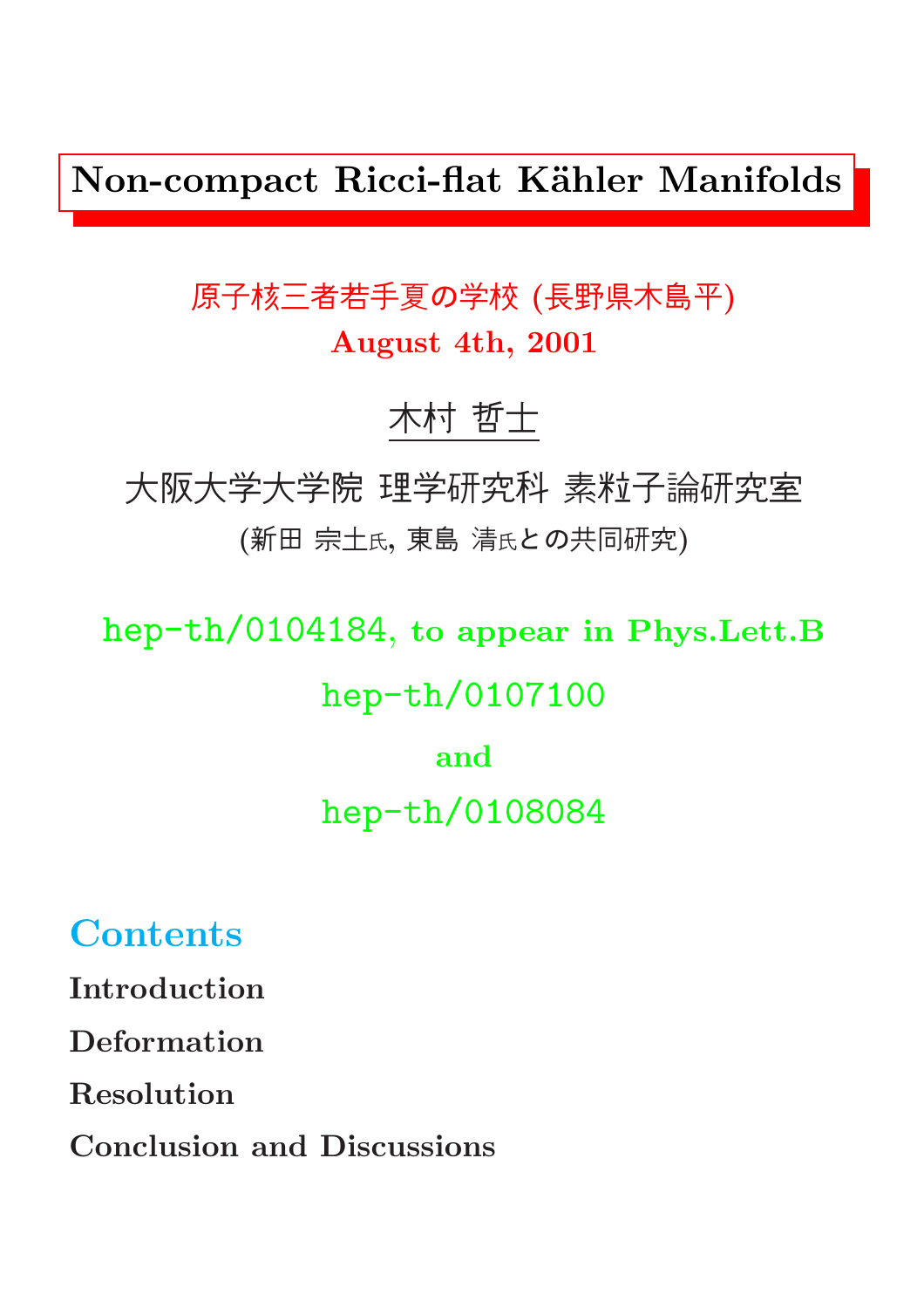### Introduction

 $\text{Superstring} = 10$  $\mathrm{Standard\ Model} = 4$ ) ⇒ 時空のコンパクト化 ?? まだ誰もその証拠を見付けていない ⇓  $\mathcal{M}_{10} \longrightarrow \mathcal{M}_4 \times \mathcal{M}_6$  と(とりあえず)仮定  $\mathcal{M}_4$  : flat Minkowski 時空 ( $D=4$ )  $\mathcal{M}_6$  : (compact) extra dimensions  $(D = 6)$ Supergravity 極限 ( $\alpha' \rightarrow 0$  limit)で  $\mathcal{M}_4$  に  $\mathcal{N}=1$  SUSY が残ることを要請 ⇓

 $\mathcal{M}_6$  = {Kähler manifold with first Chern class = 0} = Calabi-Yau 多様体

ゲージ群が SU(3) × SU(2) × U(1) を含んでいる 世代数が 3 にも「できる」 ← 機構が唯一ではない

(P. Candelas, G. Horowitz, A. Strominger and E. Witten, Nucl. Phys. B258 (1985) 46.)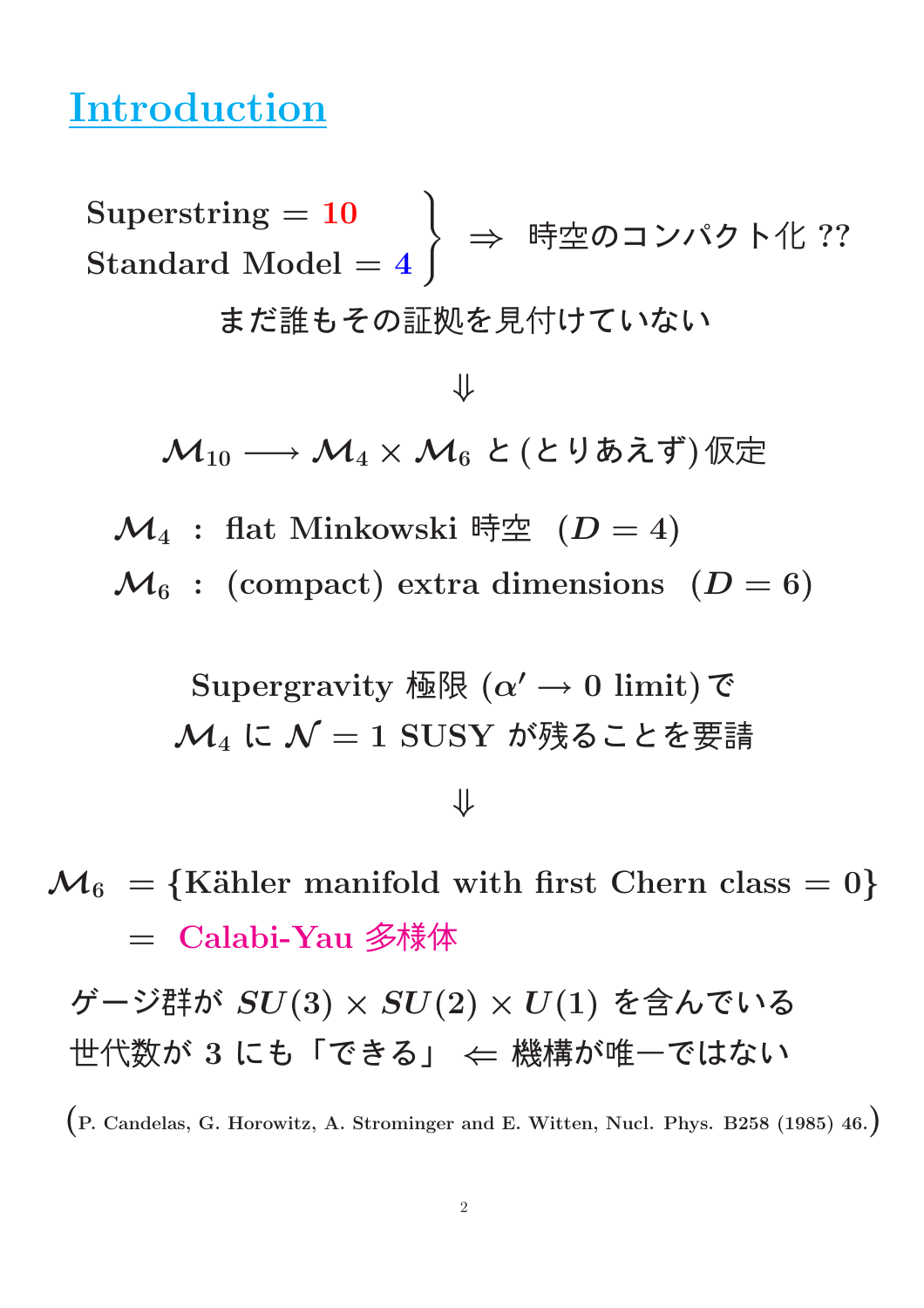#### 量子論的にも world-sheet は共形不変であれ!

### $\Gamma$ Ricci 平坦 なら  $\alpha'$  展開の全てのオーダーで共形不変」

 $(L.$  Alvarez-Gaumé and P. Ginsparg, Comm. Math. Phys. 102 (1985) 311.)

# 「four-loop 以上では発散がでるから共形不変でない!」

⇓

(M. Grisaru, A. van de Ven and D. Zanon, Nucl. Phys. B277 (1986) 388.)

## ⇓ 「Kähler 計量を再定義すれば共形不変にできる」 (D. Nemeschansky and A. Sen, Phys. Lett. 178B (1986) 365.)

### しかし,繰り込み群を用いて実際に確かめた人間はいない (cf. Mirror Symmetry)

Standard model などを導出する他の試み: Brane World Scenario Heterotic M-theory compactification (B.S. Acharya, Atiyah-Witten ??)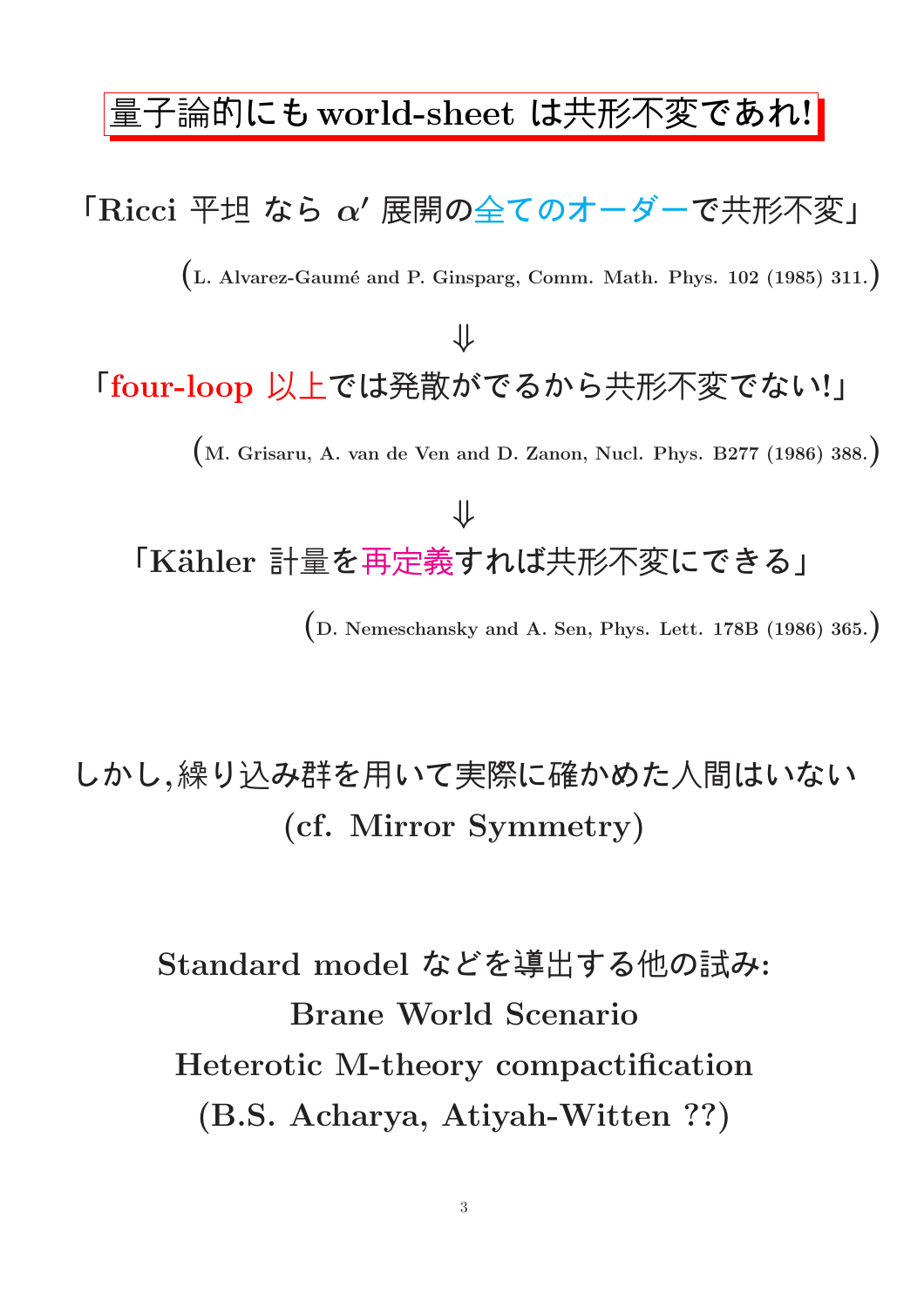### Coset Spaces

 $D = 2$  NLSMs  $\iff$   $D = 4$  QCD (漸近自由性, mass gap, 閉じ込め etc.)

⇓

- $D = 2, \mathcal{N} = 2$  SNLSMs  $\iff D = 4, \mathcal{N} = 1$  SQCD  $( +$  compact Kähler etc.)
	- 但し、compact Kähler 多様体のダイナミクスとしては  $\mathbb{C}P^{N-1},\,Q^{N-2}\,$  くらいしか知られていない

 $(K. Higashijima, T.K., M. Nitta and M. Tsuzuki, Prog. Theor. Phys. 105 (2001) 261.)$ 

対称性により Ricci 平坦条件は解ける しかし K¨ahler 多様体は Non-compact になる

Non-compact で Ricci 平坦な Kähler 多様体とはどんなものだろうか?

共形不変な NLSMs の新たな解の探求 Supergravity with non-compact symmetries 曲がった D-branes 上の Yang-Mills の記述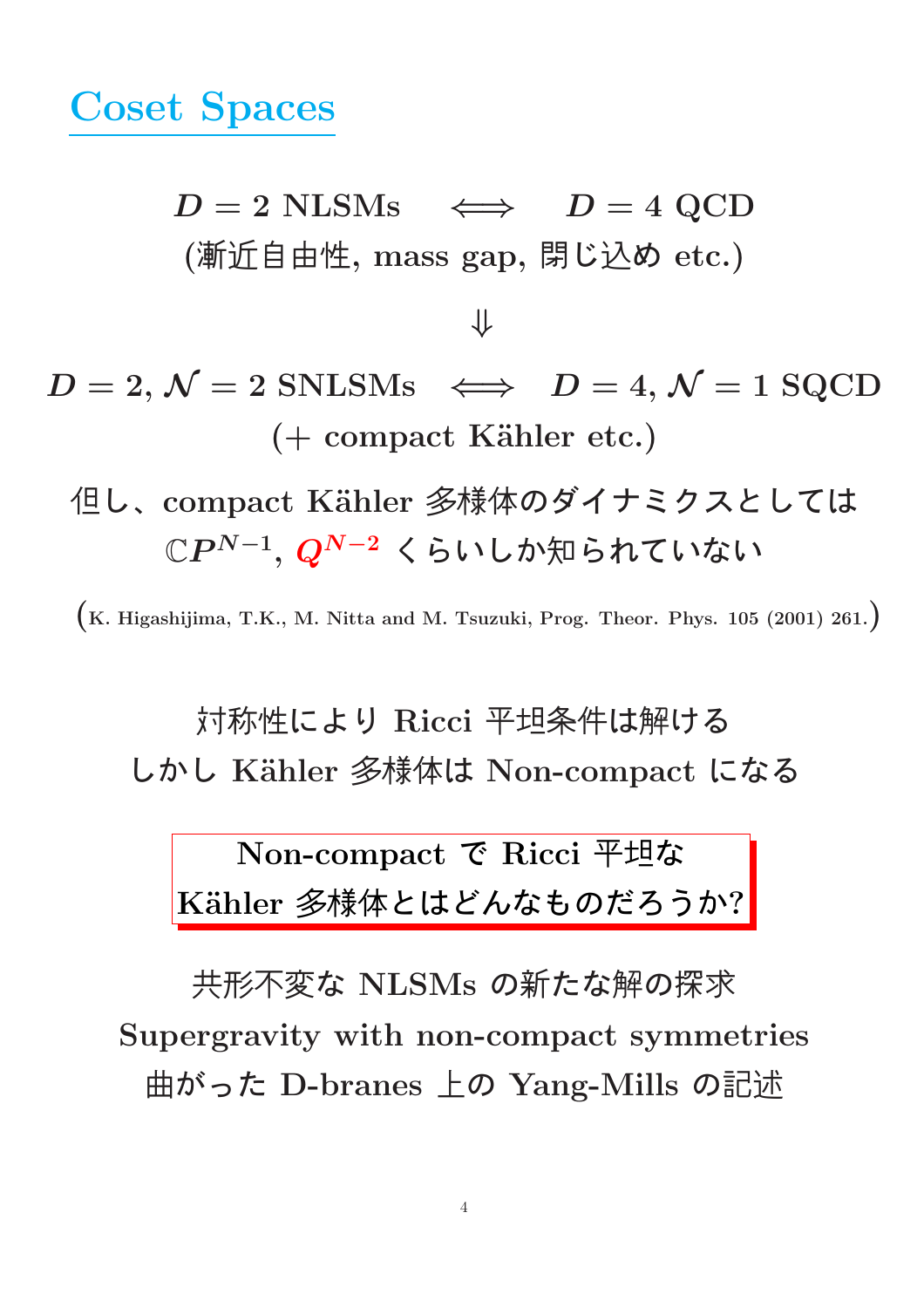NLSMs = Non-Linear Sigma Model

#### 対称性の破れを記述

Riemann 多様体, coset space  $(M = G/H)$ 

$$
\mathcal{L} = g_{ab}(\varphi)\partial_{\mu}\varphi^{a}(x)\partial^{\mu}\varphi^{b}(x)
$$
\n
$$
\mu : \mathbb{F}\ncong \mathcal{O}\ncong \mathbb{F}
$$
\n
$$
\varphi^{a} : \text{Nambu-Goldstone } \nexists, \text{ Riemann } \mathscr{F}\ncong \nexists
$$
\n
$$
g_{ab}(\varphi) : \text{Riemann } \mathscr{F}\ncong \nexists
$$

### **SNLSMs and Kähler Potential**

$$
SNLSM = Supersymmetric NLSM
$$
  
\nKähler  $\AA$ 

$$
\mathcal{L} = g_{ab^*} \partial_\mu \varphi^a \partial^\mu \varphi^{*b} + i g_{ab^*} \bar{\psi}^b (\not\!\!D \psi)^a + \frac{1}{4} R_{ab^*cd^*} \psi^a \psi^c \bar{\psi}^b \bar{\psi}^d
$$
\n
$$
= \int d^4 \theta \, \mathcal{K}(\Phi, \Phi^\dagger)
$$
\n
$$
\Phi^a = \varphi^a + \sqrt{2} \theta \psi^a + \theta \theta F^a : \text{chiral superfield}
$$
\n
$$
\mathcal{K}(\Phi, \Phi^\dagger) : \text{Kähler potential}
$$

計量, 曲率は Kähler potential で表現される  $g_{ab^*} \; = \; \partial_a \partial_{b^*} \mathcal{K} \; , \quad (\partial_a \; \equiv \; \partial / \partial \varphi^a)$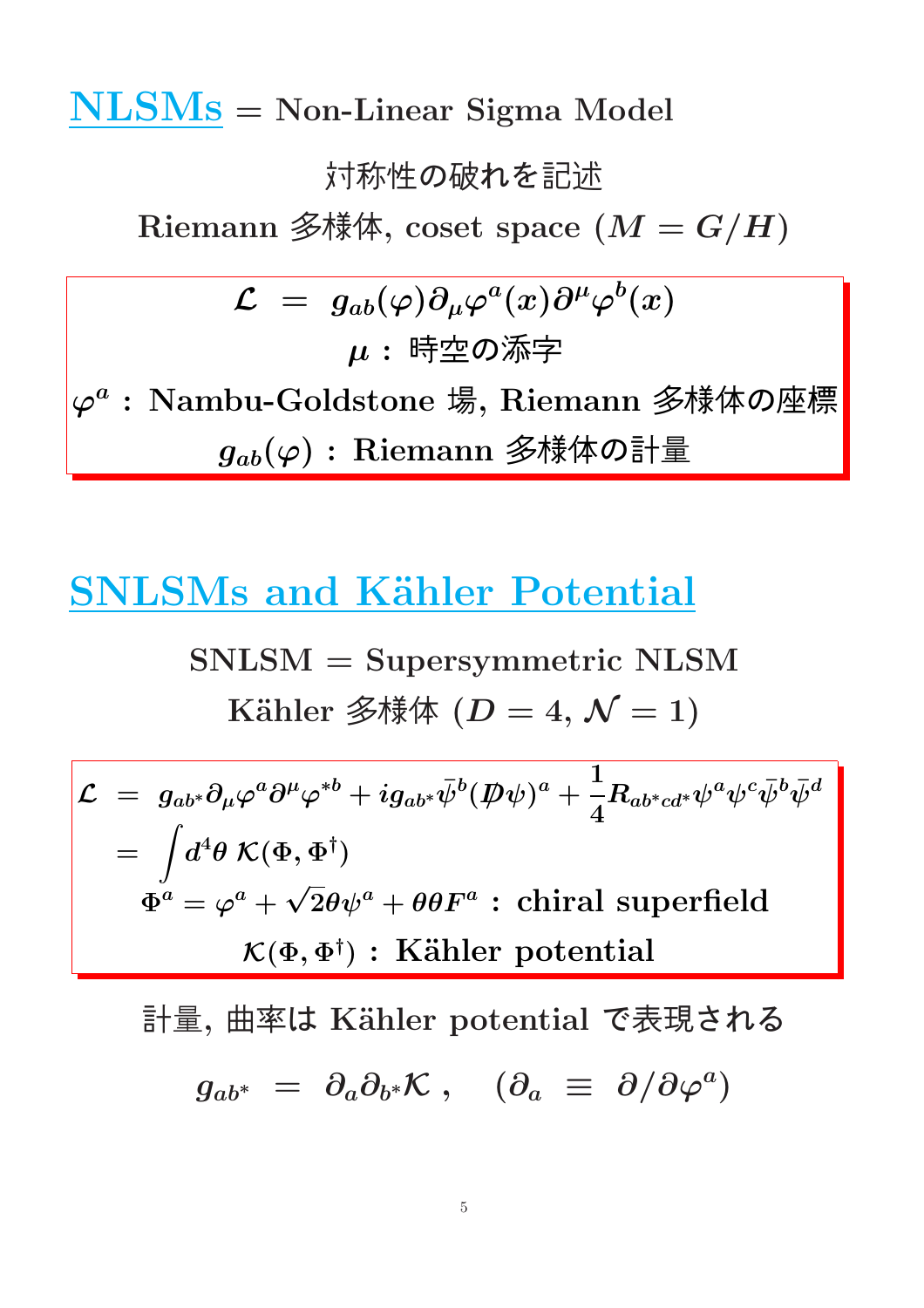### **Deformation**

(K. Higashijima, T.K. and M. Nitta, hep-th/0104184)

$$
\mathcal{L} = \int d^4 \theta \, \mathcal{K}(X) + \left( \int d^2 \theta \, \phi_0 (\vec{\phi}^2 - a^2) + \text{c.c.} \right)
$$

$$
\rightarrow \int d^4 \theta \, \mathcal{K}(X) \Big|_{\vec{\phi}^2 = a^2}
$$

isometry:  $G = O(N)$ 

isotropy:  $H = O(N-2)$  ( $O(N-1)$  at  $X = a^2$ )  $\vec{\phi}$ : カイラル超場  $(O(N)$ ベクトル表現)  $X \equiv \vec{\phi}^{\dagger} \vec{\phi} : O(N)$  不変



$$
\vec{\phi}|_{\vec{\phi}^2 = a^2} = (\phi^1, \phi^2, \cdots, \phi^{N-1}, \phi^N)|_{\vec{\phi}^2 = a^2}
$$
  
=  $(\varphi^1, \varphi^2, \cdots, \varphi^{N-1}, \sqrt{a^2 - (\varphi^a)^2})$ 

スカラー場成分 $\varphi^a$ : Kähler 多様体の座標 a: Deformation Parameter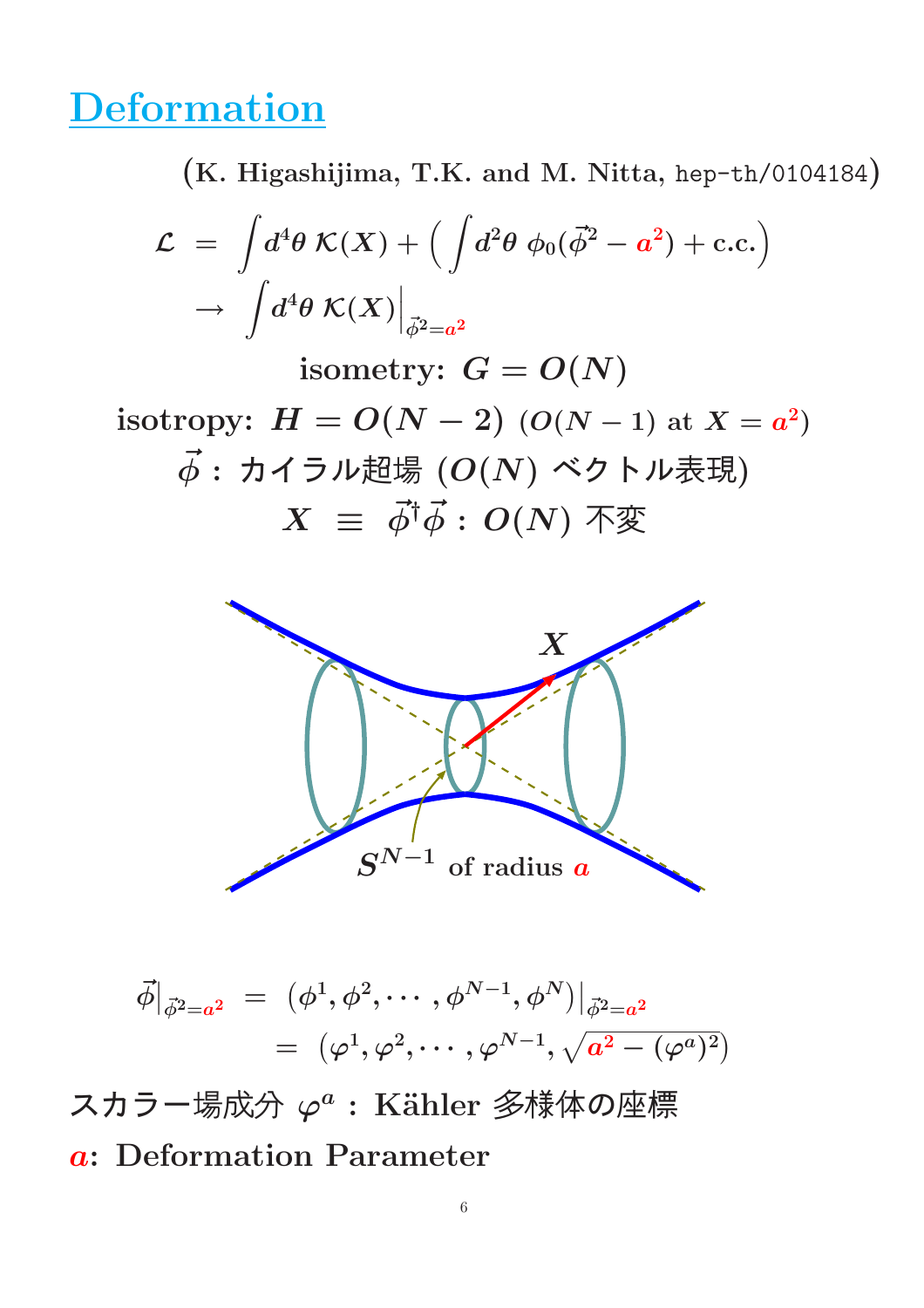Kähler

\n
$$
\begin{aligned}\n\overline{\mathbb{H}} &\equiv \left( (N-1) \times (N-1) \, \nabla \phi \right) \\
&\colon \\
g_{ab^*} &\equiv \partial_a \partial_{b^*} \mathcal{K} = \frac{d^2 \mathcal{K}}{d X^2} \frac{\partial X}{\partial \varphi^a} \frac{\partial X}{\partial \varphi^{*b}} + \frac{d \mathcal{K}}{d X} \frac{\partial^2 X}{\partial \varphi^a \partial \varphi^{*b}}\n\end{aligned}
$$

Ricci テンソル, Ricci 平坦条件:

$$
(Ric)_{ab^*} = -\partial_a \partial_{b^*} \log \det(g_{cd^*}) \equiv 0
$$
  

$$
\downarrow^{\downarrow}
$$
  

$$
\det(g_{ab^*}) \equiv c \times |F|^2
$$

#### $c:$  定数  $F:$  正則関数

(常)微分方程式として Ricci 平坦条件が記述される.

$$
\det g_{ab^*} = |\varphi^N|^{-2} \Big[ \frac{X^2 - a^4}{N - 1} \frac{d}{dX} \Big( \frac{d\mathcal{K}}{dX} \Big)^{N-1} + X \Big( \frac{d\mathcal{K}}{dX} \Big)^{N-1} \Big]
$$
  

$$
\frac{X^2 - a^4}{N - 1} \frac{d}{dX} \Big( \frac{d\mathcal{K}}{dX} \Big)^{N-1} + X \Big( \frac{d\mathcal{K}}{dX} \Big)^{N-1} = c
$$

 $X=a^2\,\mathfrak{C}\,\,\frac{d\mathcal{K}}{dX}$  $dX$ が有限であれ: (積分定数の決定条件)

⇓

$$
\left(\frac{d\mathcal{K}}{dX}\right)^{N-1} = \left|c(N-1)\left(\frac{1}{X^2-a^4}\right)^{\frac{N-1}{2}}\int_{a^2}^X dt (t^2-a^4)^{\frac{N-3}{2}}
$$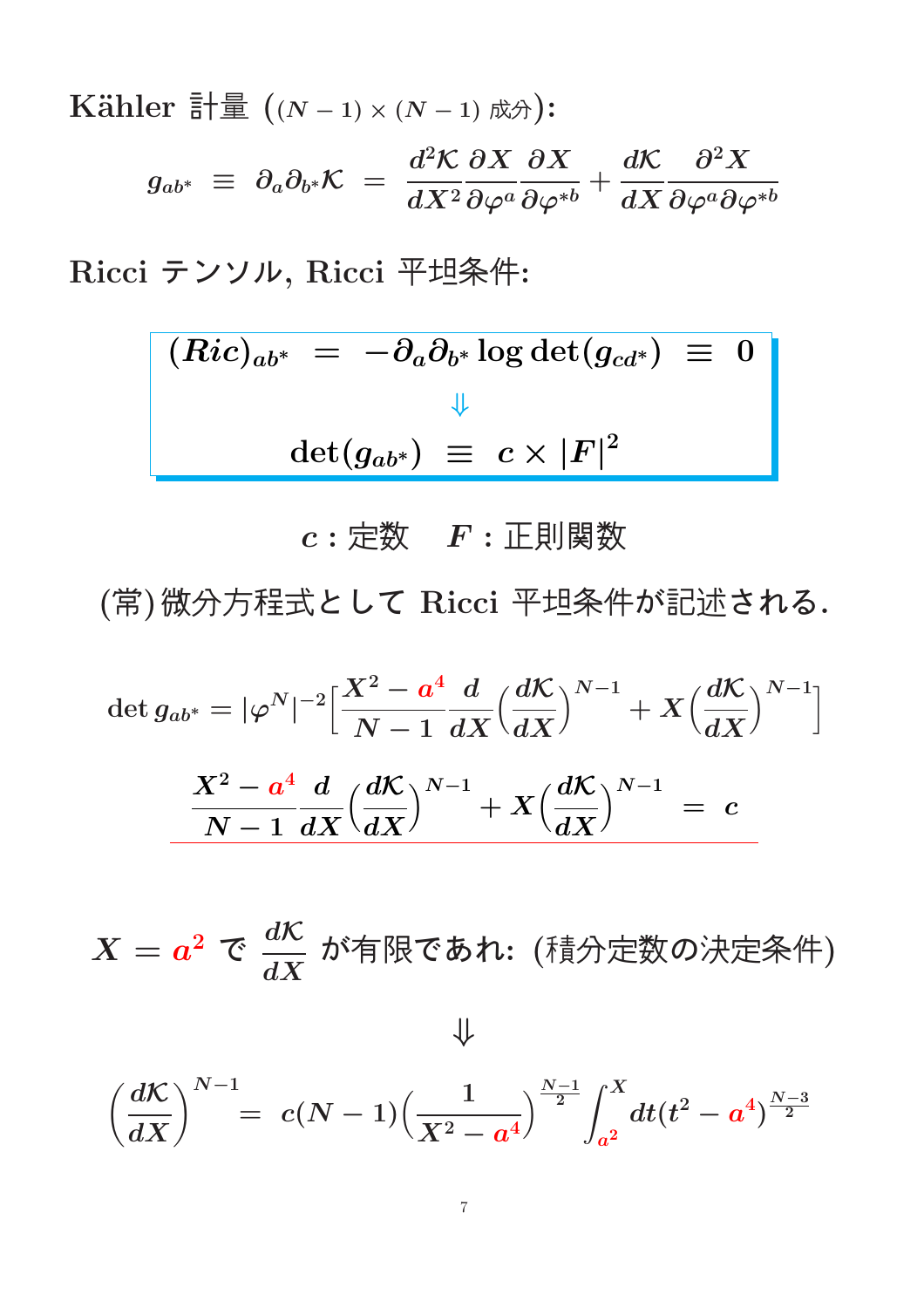$N=2$   $\mbox{\ss }\nolimits$  : Flat metric

$$
{\cal K}_{N=2}~=~\frac{c}{2}\Big[\log\Big(\frac{X+\sqrt{X^2-a^2}}{a^2}\Big)\Big]^2
$$

座標変換 :  $\varphi^1 \equiv a \cos \varphi, \varphi^2 \equiv a \sin \varphi$  ( $\varphi \in \mathbb{C}$ )

$$
X = |\varphi^1|^2 + |\varphi^2|^2 = a^2 \cos(\varphi^* - \varphi)
$$

$$
\mathcal{K}_{N=2} = c\varphi^*\varphi \underbrace{+F(\varphi)+F^*(\varphi^*)}_{\text{Kähler} \ \overline{\mathcal{F}}\overline{\mathcal{F}}\overline{\mathcal{F}}\overline{\mathcal{F}}\overline{\mathcal{F}}\overline{\mathcal{F}}}
$$

 $N=3$   $\hat{\texttt{M}}$  : Eguchi-Hanson gravitational instanton

Holonomy:  $SU(2) \simeq Sp(1) \leftarrow$  Hyper-Kähler

Real four dimensions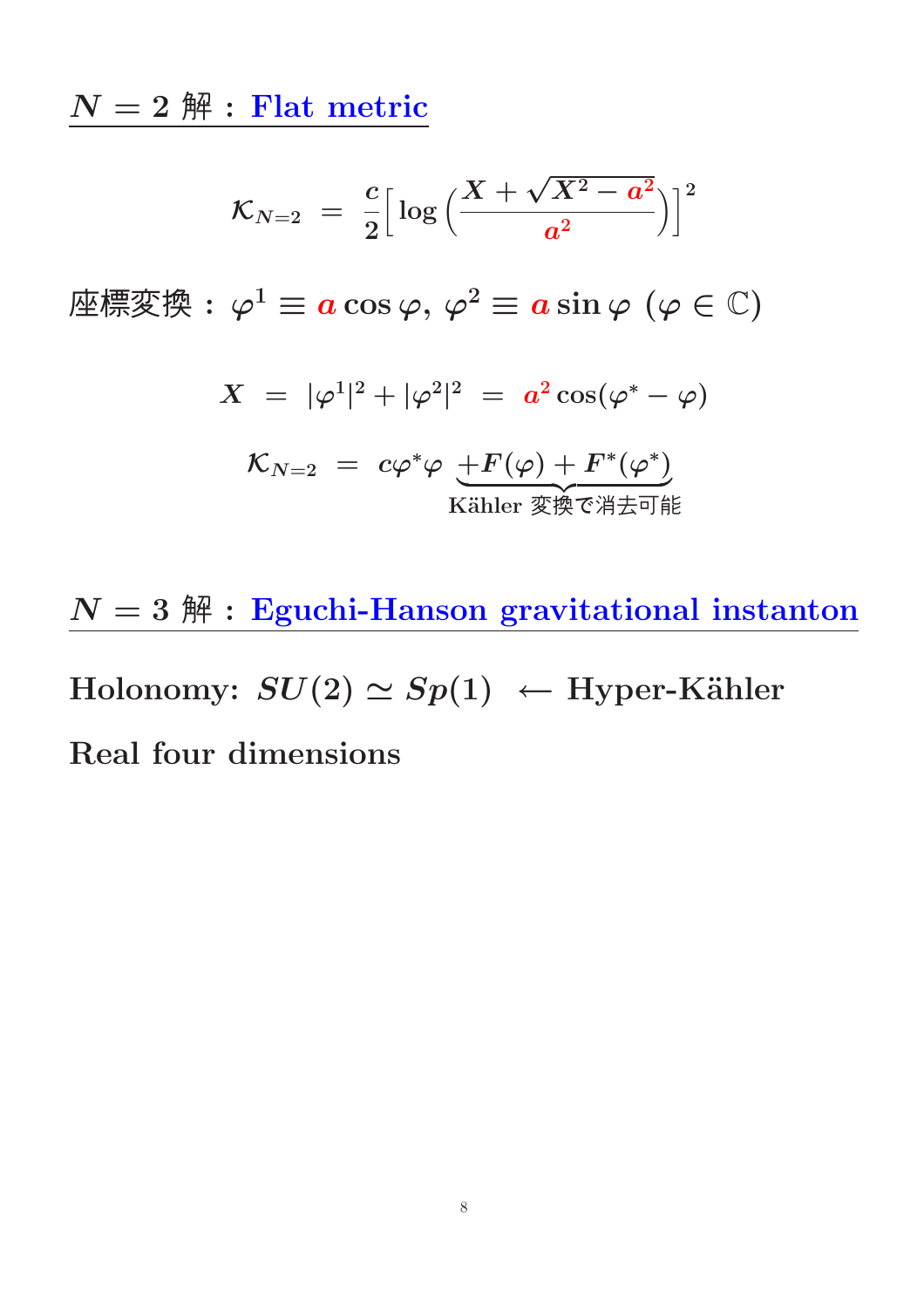$N = 4$   $\mathbb{H}$  : Deformed conifold

$$
\left(\frac{dK}{dX}\right)^3 = \frac{3c}{2} \frac{1}{(X^2 - a^4)^{3/2}} \Big[ X\sqrt{X^2 - a^4} - a^4 \log \Big( \frac{X + \sqrt{X^2 - a^4}}{a^2} \Big) \Big]
$$
\n
$$
\boxed{\text{#} \text{#} \text{#} \text{#} \text{ } : X = \frac{1}{2}\rho^2 = a^2 \cosh 2\tau}
$$
\n
$$
\frac{dK}{dX} = \left(\frac{3c}{2a^2}\right)^{1/3} \frac{(\sinh 2\tau - 2\tau)^{1/3}}{2^{1/3} \sinh \tau}
$$

#### これは Deformed Conifold を与える Kähler potential !

(P. Candelas and X. C. de la Ossa, Nucl. Phys. B342 (1990) 246,

K. Ohta and T. Yokono, JHEP 0002 (2000) 023.)

#### -般解は超幾何関数を用いて表示できる

 $\int d\mathcal{K}$  $dX$  $\big)^{N-1}$   $=$   $(\mathrm{^}_{\mathrm{K}}\otimes\mathrm{^}_{\mathrm{K}}\otimes\mathrm{^}_{\mathrm{K}})$   $(\mathrm{^}_{\mathrm{K}}\circ\mathrm{^}_{\mathrm{K}}\circ\mathrm{^}_{\mathrm{K}}\circ\mathrm{^}_{\mathrm{K}})$ 

 $a \rightarrow 0$  極限解: Conifold limit

$$
\mathcal{K} = \frac{1}{c} \left( c \frac{N-1}{N-2} \right)^{\frac{N}{N-1}} \cdot X^{\frac{N-2}{N-1}} \stackrel{N \to \infty}{\longrightarrow} X
$$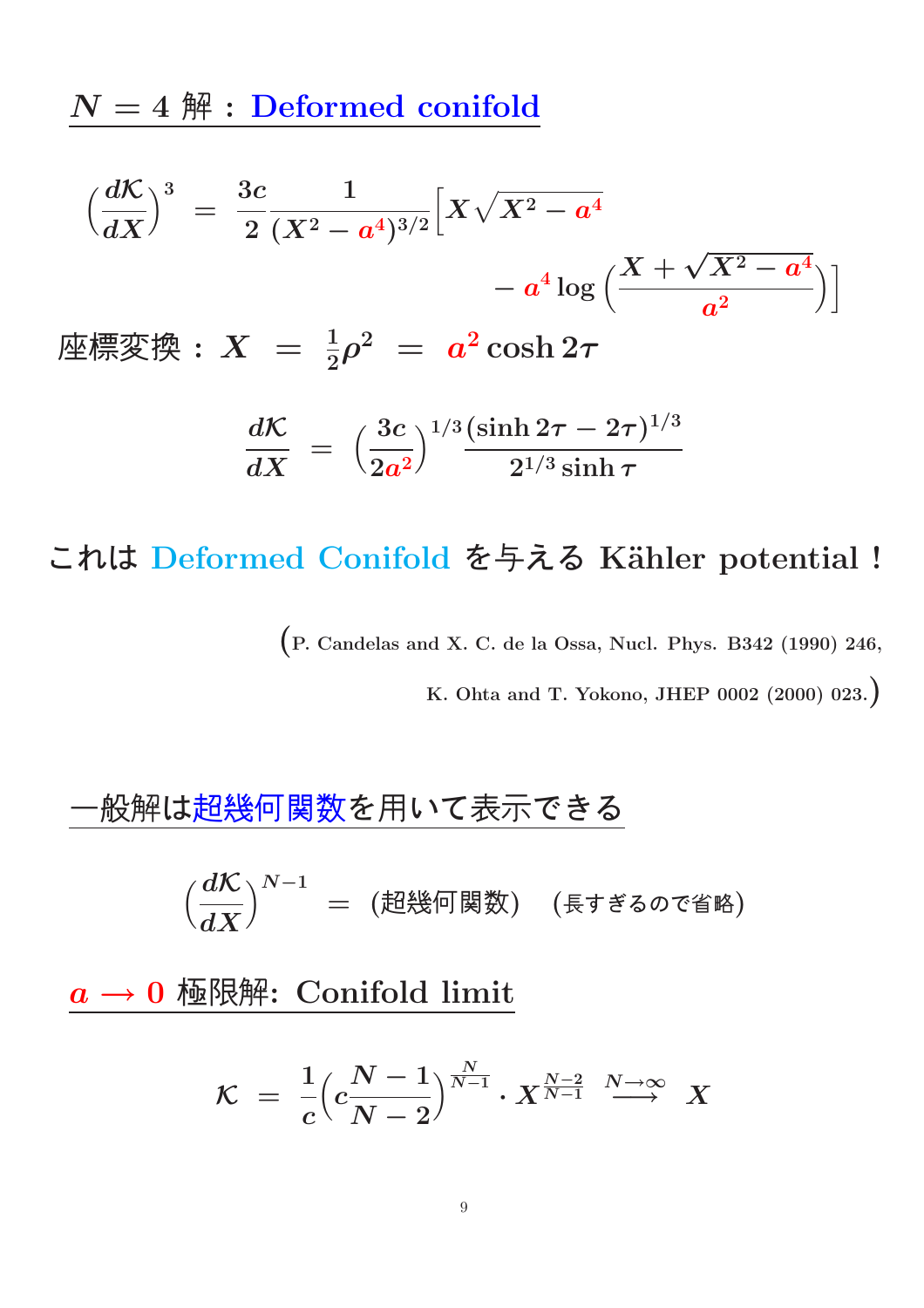## $\mathbb{Q}^{N-2}$  Resolution

(K. Higashijima, T.K. and M. Nitta, hep-th/0107100)

$$
\mathcal{L} = \int d^4 \theta \; \mathcal{K}(X) + \Big( \int d^2 \theta \; \phi_0 \vec{\phi}^T J \vec{\phi} + \text{c.c.} \Big) \rightarrow \int d^4 \theta \; \mathcal{K}(X) \big|_{\vec{\phi}^T J \vec{\phi} = 0} \; , \; \; J = \begin{pmatrix} 0 & 0 & 1 \\ 0 & 1_{N-2} & 0 \\ 1 & 0 & 0 \end{pmatrix}
$$

isometry: 
$$
G = O(N) \times U(1)
$$
  
\nisotropy:  $H = O(N - 2) \times U(1)$   
\n
$$
\vec{\phi}^T|_{\vec{\phi}^T J \vec{\phi} = 0} = \sigma(1, z^i, -\frac{1}{2}(z^i)^2), i = 1, 2, \dots, N - 2
$$
\n
$$
X = \vec{\phi}^{\dagger} \vec{\phi} = |\sigma|^2 \underbrace{\left(1 + |z^i|^2 + \frac{1}{4}(z^i)^2 (z^{*j})^2\right)}_{\equiv Z}
$$

 $\bm{\sigma},\,z^i$ : カイラル超場 (多様体の座標)

対称性が自発的に破れる:  $G/H \simeq SO(N)/SO(N-2)$ 多様体としては, 少なくとも局所的には  $\mathbb{R}^+ \times SO(N)/SO(N-2) \simeq \mathbb{R}^+ \times S^{N-2} \times S^{N-1}$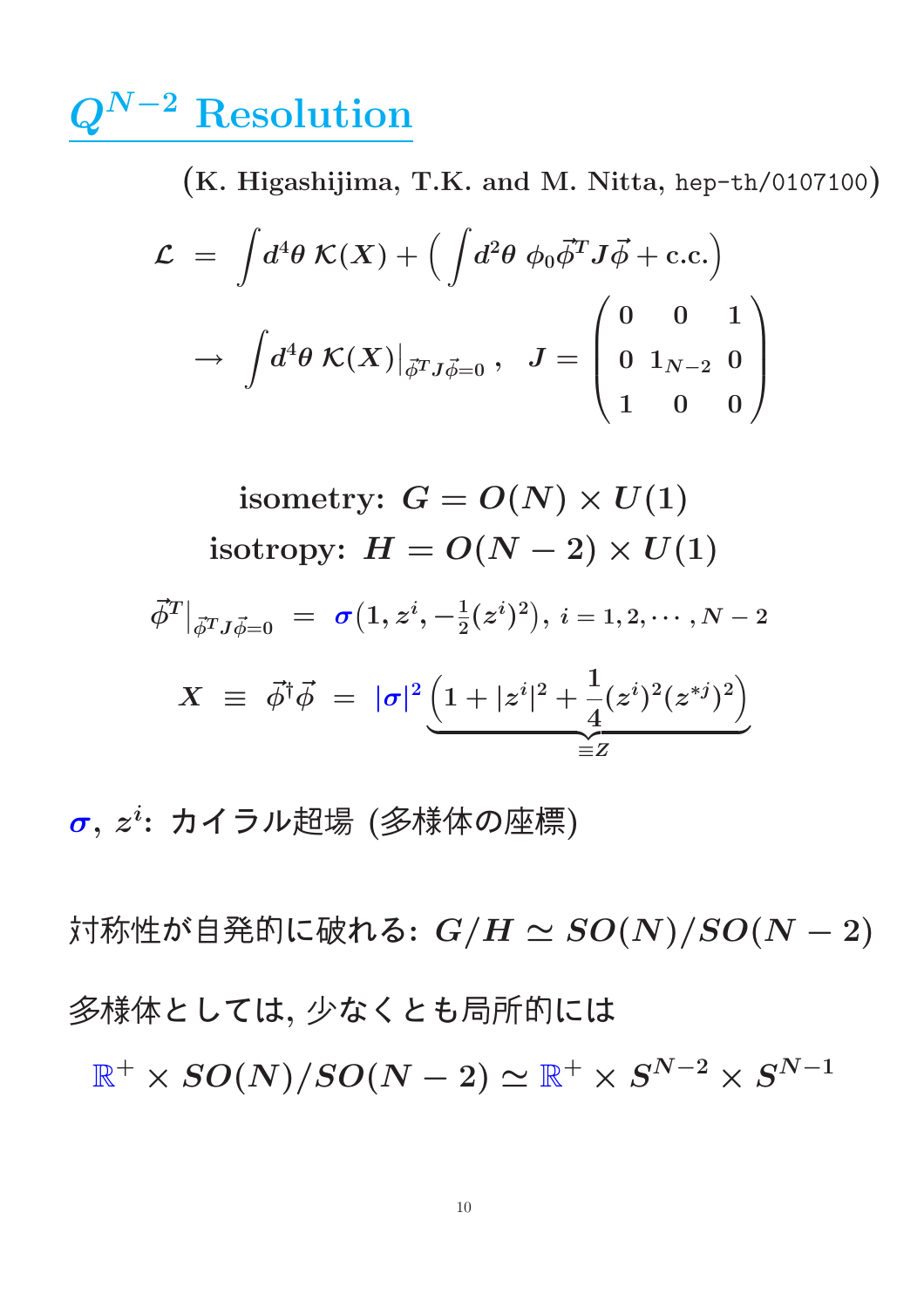Ricci テンリル, Ricci 玊地条作: 
$$
(\varphi^a = (\sigma, z^i) :
$$

$$
det(g_{ab^*}) = |\sigma|^{2N-6} \left(\frac{d\mathcal{K}}{dX}\right)^{N-2} \left(X^2 \frac{d^2 \mathcal{K}}{dX^2} + X \frac{d\mathcal{K}}{dX}\right)
$$

$$
\frac{X^2}{N-1} \frac{d}{dX} \left(\frac{d\mathcal{K}}{dX}\right)^{N-1} + X \left(\frac{d\mathcal{K}}{dX}\right)^{N-1} = c \quad [\frac{4\pi}{N} \frac{d\mathcal{K}}{dX} + \frac{4\pi}{N} \frac{d\mathcal{K}}{dX}]
$$

微分方経式の解:  
\n
$$
\frac{d\mathcal{K}}{dX} = \frac{1}{X} (\lambda X^{N-2} + b)^{\frac{1}{N-1}}
$$
\n
$$
\lambda > 0 : c \& \text{に関連する定数}
$$
\n
$$
b \geq 0 : \text{ 镦分定数}
$$

Kähler potential そのものも求められる!

$$
\mathcal{K}(X) = \frac{N-1}{N-2} \Big[ (\lambda X^{N-2} + b)^{\frac{1}{N-1}} \newline + b^{\frac{1}{N-1}} \cdot I \Big( b^{\frac{1}{1-N}} \left( \lambda X^{N-2} + b \right)^{\frac{1}{N-1}}; N-1 \Big) \Big]
$$

$$
I(y; n) \equiv \int^y \frac{dt}{t^n - 1}
$$

 $\frac{b\rightarrow 0$  極限:  $\quad \mathcal{K}\ \propto\ X^{N-2\over N-1}$  $N-1$ ⇒ Deformed Conifold の  $a \rightarrow 0$  極限と一致する!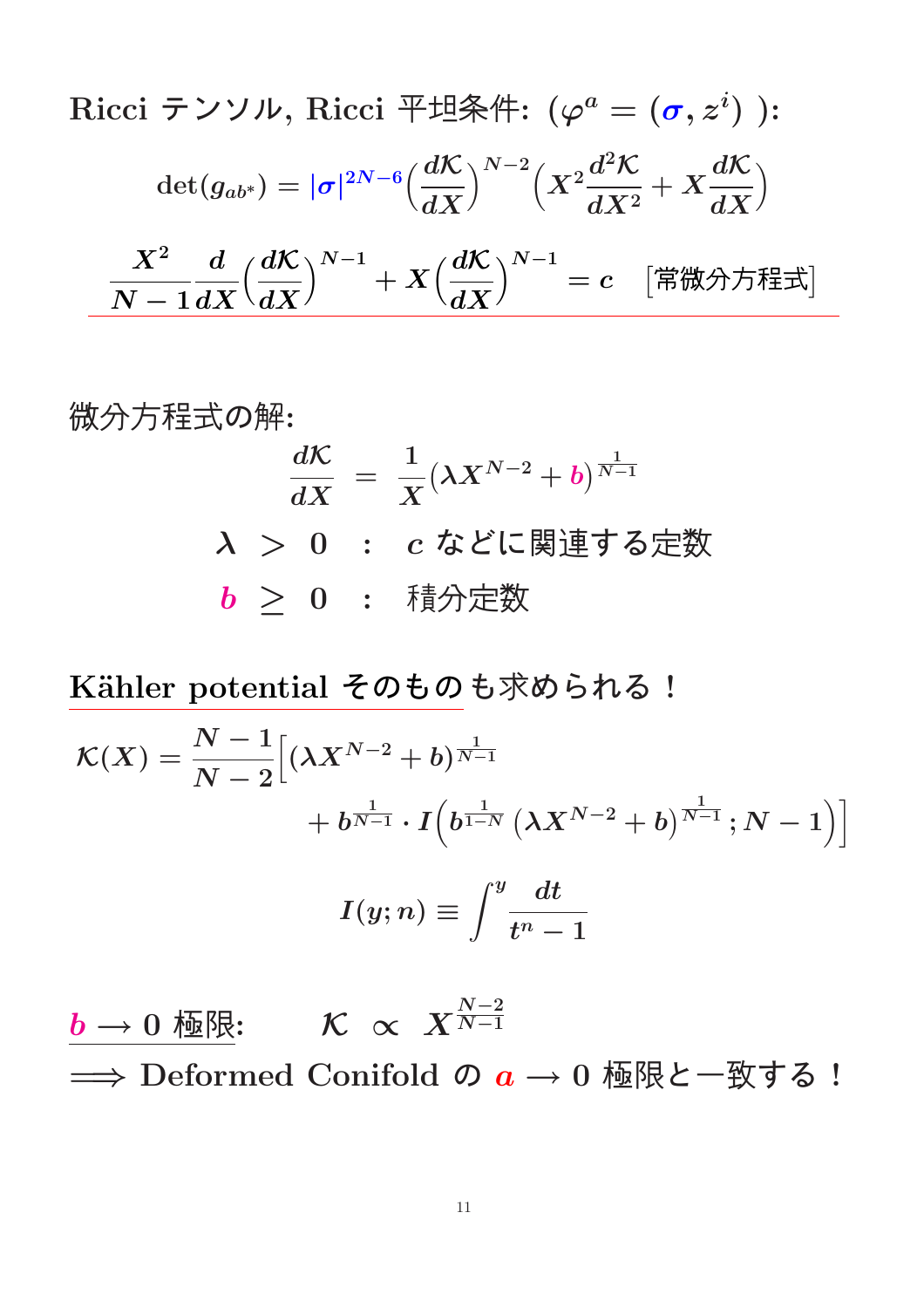この座標系では, 計量が  $\sigma = 0$  で regular ではない

$$
g_{\sigma\sigma^*} \;=\; \lambda \Bigl(\frac{N-2}{N-1}\Bigr) \bigl(\lambda X^{N-2} + b\bigr)^{\frac{2-N}{N-1}} Z^{N-2} |\sigma|^{2N-6} \;\;\stackrel{\sigma=0}{\longrightarrow}\;\;0
$$

$$
\boxed{\quad \ \ \Box \! -\mathcal{R} : \rho \; = \; \frac{\sigma^{N-2}}{N-2} \quad \ \ \, } \quad \ \ \, }
$$

この座標変換による, 計量の各成分:

$$
\begin{array}{lcl} g_{\rho\rho^*} & = & \displaystyle \lambda \Big( \frac{N-2}{N-1} \Big) \big( \lambda X^{N-2} + b \big)^{\frac{2-N}{N-1}} Z^{N-2} \\[2mm] g_{\rho j^*} & = & \displaystyle \lambda \frac{(N-2)^2}{N-1} \big( \lambda X^{N-2} + b \big)^{\frac{2-N}{N-1}} \rho^* Z^{N-3} \partial_{j^*} Z \\[2mm] g_{ij^*} & = & \displaystyle \lambda \frac{(N-2)^3}{N-1} \big( \lambda X^{N-2} + b \big)^{\frac{2-N}{N-1}} |\rho|^2 Z^{N-4} \partial_i Z \partial_{j^*} Z \\[2mm] & + \big( \lambda X^{N-2} + b \big)^{\frac{1}{N-1}} (Z^{-1} \partial_i \partial_{j^*} Z - Z^{-2} \partial_i Z \partial_{j^*} Z) \end{array}
$$

これらは全て  $\rho = 0$  でも regular である

 $(\boldsymbol{\sigma},\,z^i)$  では  $\boldsymbol{\sigma} = \boldsymbol{0}$  は座標特異点となる  $(\rho, z^i)$  では全領域で regular である! もちろん  $\rho = 0$  でも Riemann テンソルが定義でき,  $(Ric)_{ab^*} = 0$  は保たれる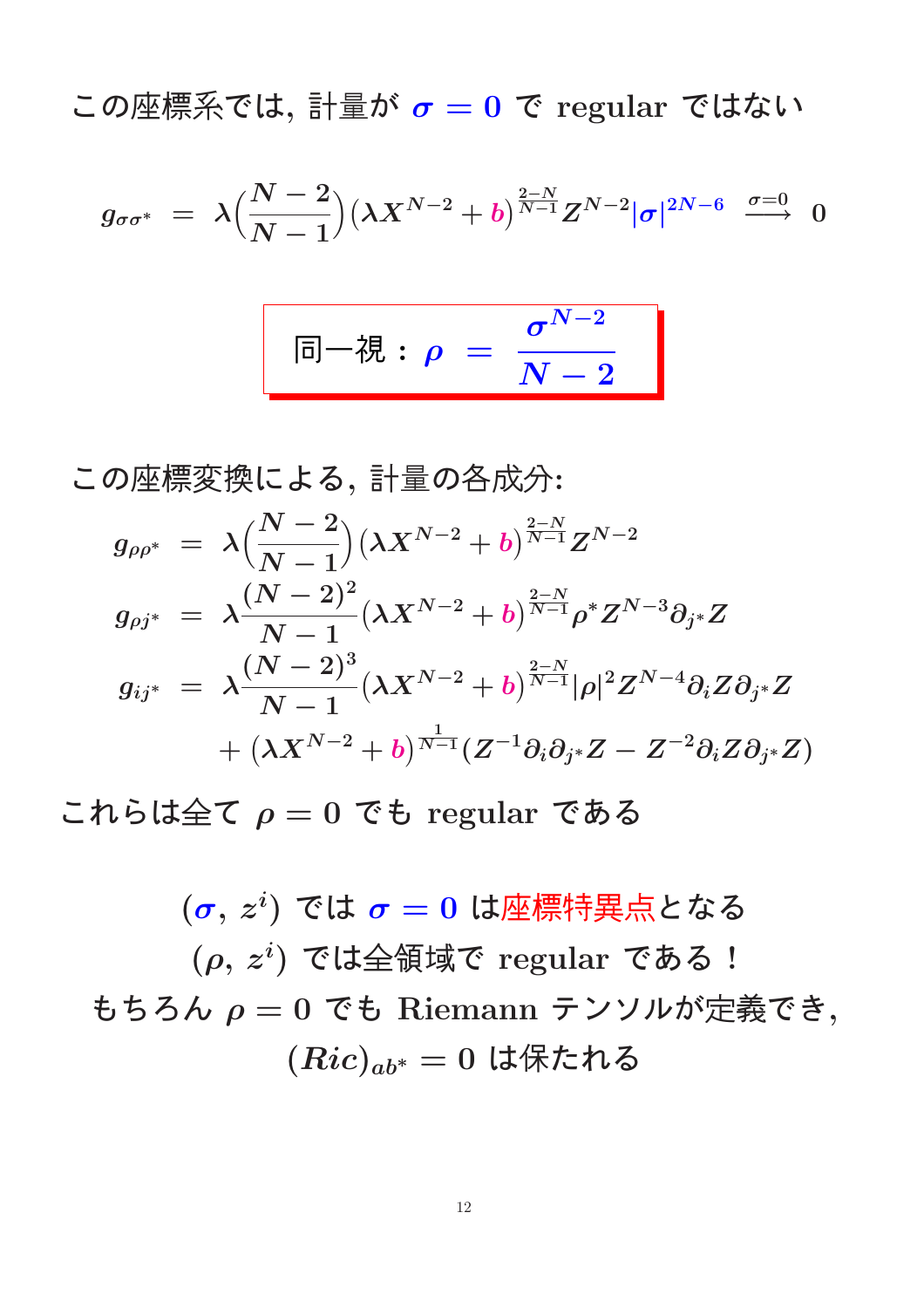$\rho = 0$ での部分多様体を見よう

$$
\left.g_{ij^*}(z,z^*)\right|_{\rho=0} \; = \; b^{\frac{1}{N-1}}(Z^{-1}\partial_i\partial_{j^*}Z - Z^{-2}\partial_iZ\partial_{j^*}Z)
$$

これを満たす Kähler potential:

 $\mathcal{K}(z,z^*)\;=\;b^{\frac{1}{N-1}}\log\left[1+|z^i\right]$  $|^{2}$  + 1 4  $(z^{i})^{2}(z^{*j})^{2}$  $= \; b^{\frac{1}{N-1}} \log Z$ 

$$
Q^{N-2} \n O Kähler potential!!
$$
\n
$$
(Q^{N-2} = SO(N)/SO(N-2) \times U(1))
$$
\n  
\n \n 7 \n 5 \n 9 = 0 \n 部分多様体は\n  
\n
$$
4 \times \frac{1}{b^{2(N-1)}} \n O \n O^{N-2} \n C \n \n 1 \n \n \n 5 \n 0 \n 0 \n \n \n 0 \n 0 \n 0 \n 0 \n 0 \n 0 \n 0 \n 0 \n 0 \n 0 \n 0 \n 0 \n 0 \n 0 \n 0 \n 0 \n 0 \n 0 \n 0 \n 0 \n 0 \n 0 \n 0 \n 0 \n 0 \n 0 \n 0 \n 0 \n 0 \n 0 \n 0 \n 0 \n 0 \n 0 \n 0 \n 0 \n 0 \n 0 \n 0 \n 0 \n 0 \n 0 \n 0 \n 0 \n 0 \n 0 \n 0 \n 0 \n 0 \n 0 \n 0 \n 0 \n 0 \n 0 \n 0 \n 0 \n 0 \n 0 \n 0 \n 0 \n 0 \n 0 \n 0 \n 0 \n 0 \n 0 \n 0 \n 0 \n 0 \n 0 \n 0 \n 0 \n 0 \n 0 \n 0 \n 0 \n 0 \n 0 \n 0 \n 0 \n 0 \n 0 \n 0 \n 0 \n 0 \n 0 \n 0 \n 0 \n 0 \n 0 \n 0 \n 0 \n 0 \n 0
$$

**これより b は**\n
$$
Q^{N-2} \, \widehat{\mathbf{C}}
$$
特異点を回造する parameter **!!**

#### この機構は

deformation でも small resolution でもない !!

 $\mathbb{R}^+ \times \frac{SO(N)}{SO(N-2)} \simeq (\mathbb{R}^+ \times U(1)) \times \frac{SO(N)}{SO(N-2) \times U(1)} = \mathbb{C}^* \times Q^{N-2}$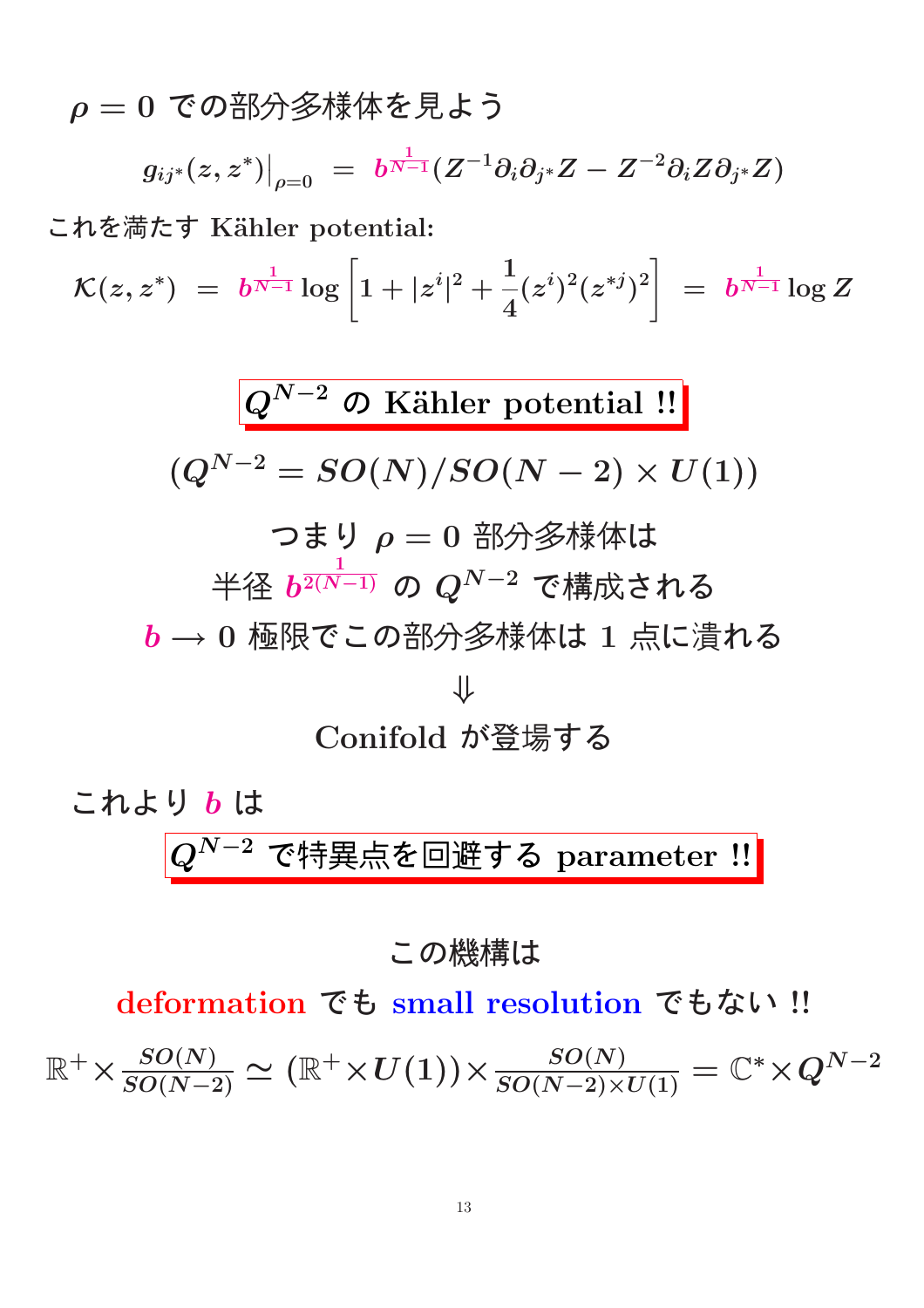$N=3$   $\mathbb{H}$  : Eguchi-Hanson gravitational instanton

$$
\mathcal{K}(X) = 2\sqrt{\lambda X + b} + \sqrt{b} \log \left( \frac{\sqrt{\lambda X + b} - \sqrt{b}}{\sqrt{\lambda X + b} + \sqrt{b}} \right)
$$

$$
\varrho^4 \equiv 4(\lambda X + b), \ a^4 \equiv 4b \ \mathcal{O} \overline{\mathfrak{P}} \overline{\mathfrak{P}} \frac{2}{3}
$$

$$
\mathcal{K} = \varrho^2 + \frac{a^2}{2} \log \left( \frac{\varrho^2 - a^2}{\varrho^2 + a^2} \right)
$$

Eguchi-Hanson の Kähler potential そのもの! 特異点 (原点) は  $Q^1 \simeq S^2$  で回避されている isometry  $SO(3) \times U(1) \simeq U(2)$  がよく見える構成

#### $N = 4$   $\mathbb{H}$  :  $Q^2$  Resolved Conifold

$$
\mathcal{K}=\frac{3}{2}(\lambda X^2+b)^{1/3}+\frac{b^{1/3}}{4}\log\Big[\frac{\{(\lambda X^2+b)^{1/3}-b^{1/3}\}^3}{\lambda X^2}\Big]\\-\frac{\sqrt{3}b^{1/3}}{2}\arctan\Big[\frac{2(\lambda X^2+b)^{1/3}+b^{1/3}}{\sqrt{3}b^{1/3}}\Big]
$$

特異点回避は  $Q^2 \simeq S^2 \times S^2$  で行われる => deformation でも small resolution でもない !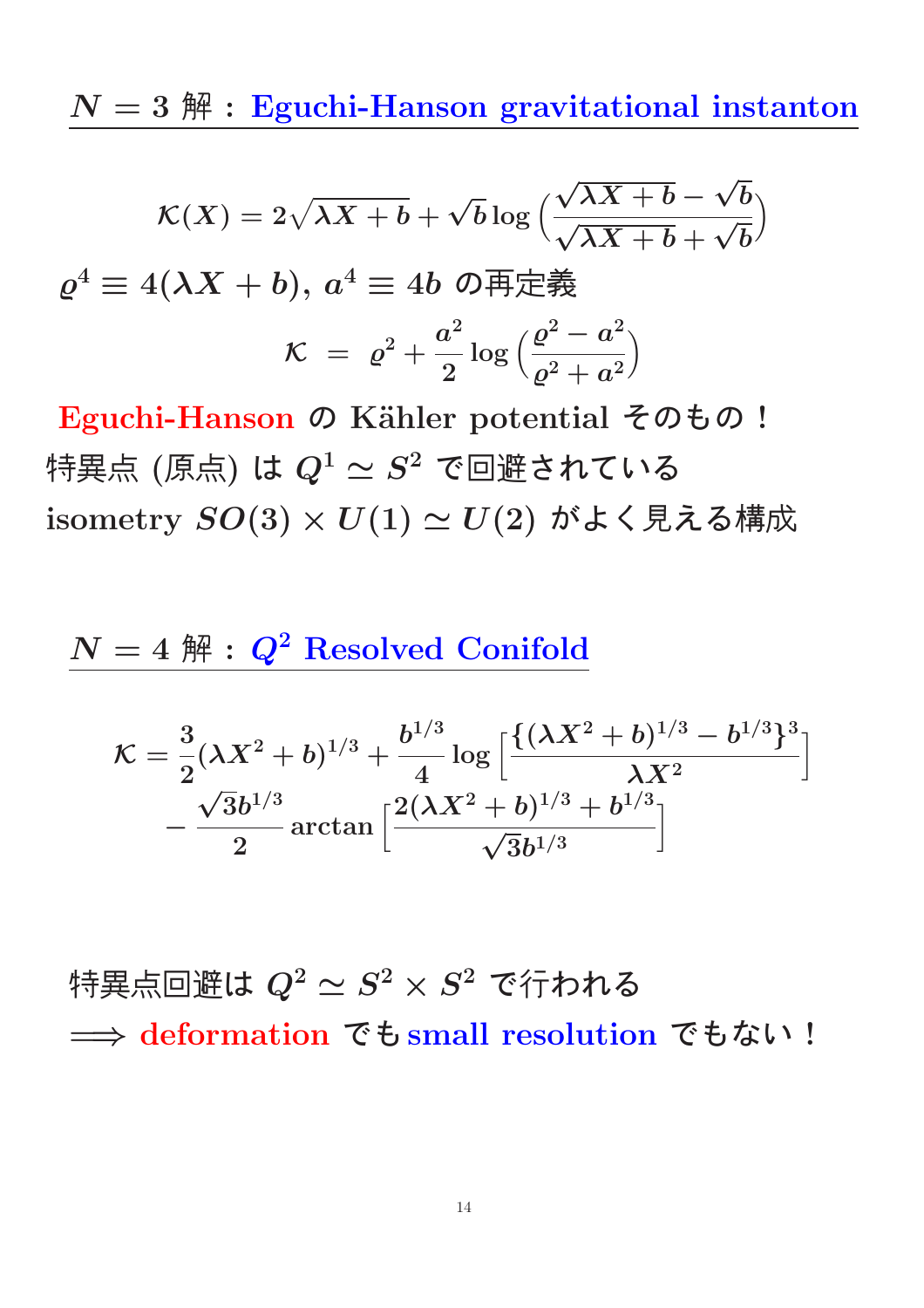# **Conclusion**

O(N) 対称性を持つ Ricci-flat 多様体を構成 Deformation, Resolution で 特異点回避  $SU(N),\,SO(N),\,Sp(N),\,E_6,\,E_7$ 群でも構成 (=⇒ Hermitian Symmetric Spaces) Supergravity への応用が可能 ストリング理論への応用が可能

### **Discussions**

deformation + resolution 解は構成可能か? ALE, Taub-NUT, Taub-BOLT との関係は ?? SUSY NLSMs としての Wilson 的繰り込み群 ?? 共形場理論としての構成はどうなるか ?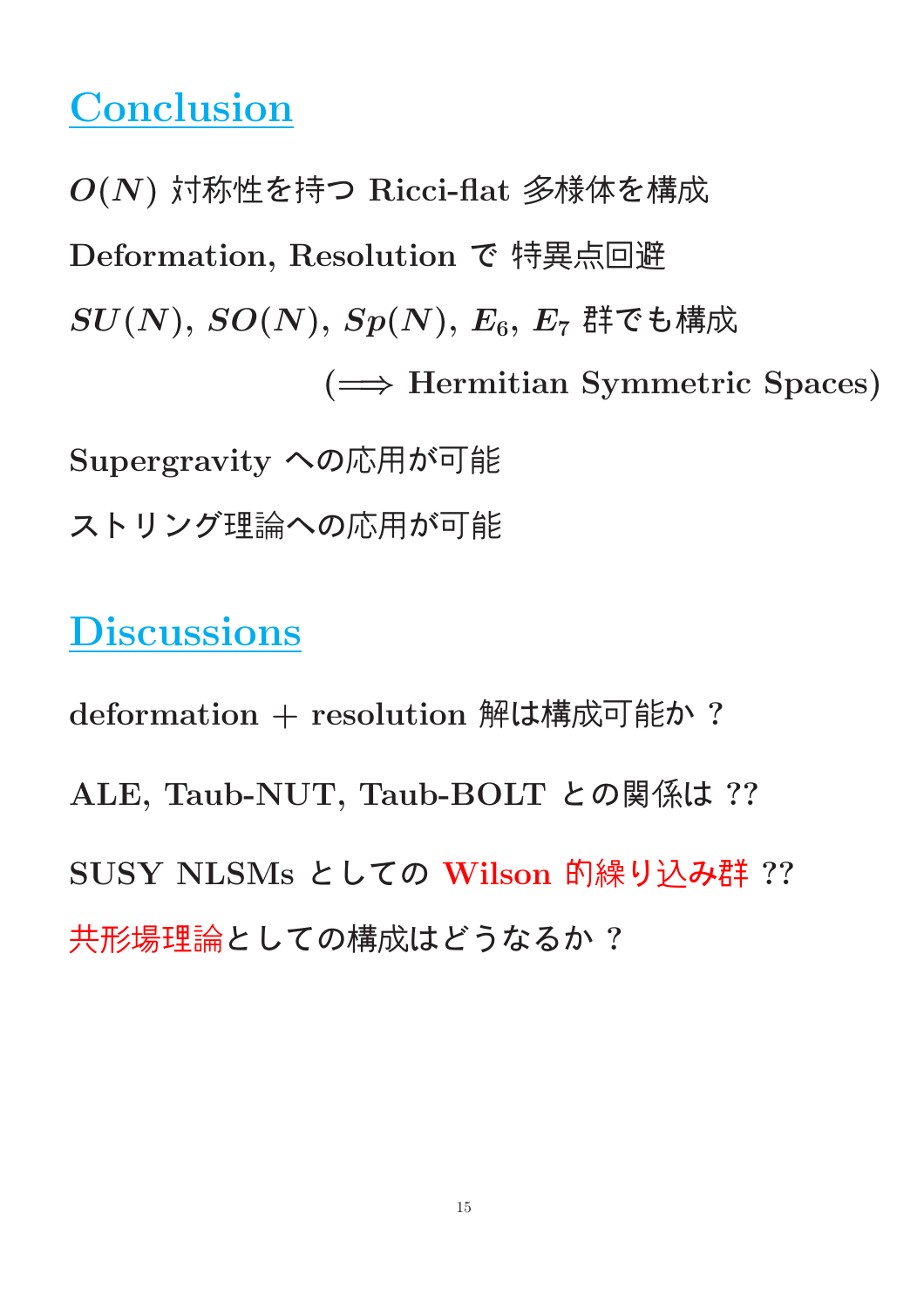付録

### 超幾何関数解

$$
\begin{split} \Big(\frac{d\mathcal{K}}{dX}\Big)^{N-1} & = \frac{c(N-1)}{2\Gamma(N/2)}\frac{(-a^4)^{\frac{N-3}{2}}}{(X^2-a^4)^{\frac{N-1}{2}}}\\ & \times \Big[2X\Gamma(\frac{N}{2})F(\frac{1}{2},-\frac{N-3}{2},\frac{3}{2};\frac{X^2}{a^4})-a^2\sqrt{\pi}\Gamma(\frac{N-1}{2})\Big] \end{split}
$$

特に奇数偶数に分けておくと  $(\theta_X=\arccos(a^2/X))$ 

$$
\left(\frac{dK}{dX}\right)^{2m} = 2c \sum_{n=0}^{m-1} {}_{m-1}C_n \frac{m}{2n+1}(-a^4)^{m-n-1} \left[\frac{X^{2n+1} - (a^2)^{2n+1}}{(X^2 - a^4)^m}\right]
$$

$$
\left(\frac{dK}{dX}\right)^{2m+1} = \frac{c(2m+1)}{a^2(\tan \theta_X)^{2m+1}} \sum_{n=0}^{m} {}_{m}C_n(-1)^{m-n}
$$

$$
\times \frac{(2n-1)!!}{(2n)!!} \left\{\frac{\sin \theta_X}{(\cos \theta_X)^{2n}} \sum_{r=0}^{n-1} \frac{(2n-2r-2)!!}{(2n-2r-1)!!} (\cos \theta_X)^{2r} + \log \left|\tan \left(\frac{\theta_X}{2} + \frac{\pi}{4}\right)\right|\right\}
$$

$$
\frac{\text{f}_{\text{I}}\text{f}_{\text{I}}\text{f}_{\text{II}}\text{f}_{\text{II}}}{I(y;n)} \equiv \int_{-\frac{u}{n}}^{y} \frac{dt}{t^n - 1} = \frac{1}{n} \Big[ \log(y-1) - \frac{1 + (-1)^n}{2} \log(y+1) \Big] \\
+ \frac{1}{n} \sum_{r=1}^{\left[\frac{n-1}{2}\right]} \cos \frac{2r\pi}{n} \log\left(y^2 - 2y\cos\frac{2r\pi}{n} + 1\right) \\
+ \frac{2}{n} \sum_{r=1}^{\left[\frac{n-1}{2}\right]} \sin \frac{2r\pi}{n} \arctan\left[\frac{\cos(2r\pi/n) - y}{\sin(2r\pi/n)}\right]
$$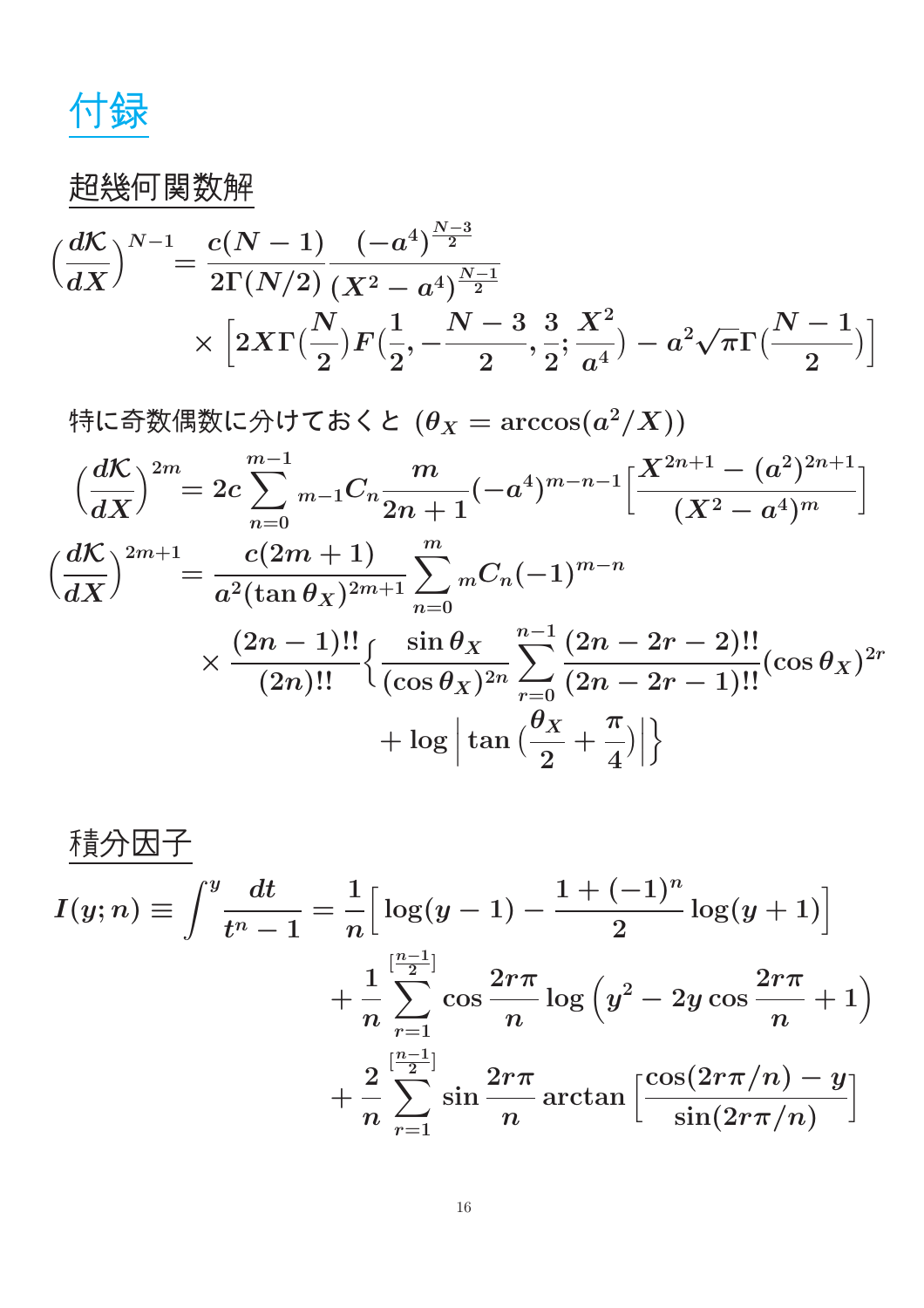#### deformation, small resolution の概念図

Six-dimensional manifold:



 $\det(g_{ab^*})$  の詳細計算  $(Q^{N-2}$  resolution)

$$
\begin{aligned} \det g_{ab^*} &= \frac{X}{|\sigma|^2}\Big(X\frac{d^2\mathcal{K}}{dX^2}+\frac{d\mathcal{K}}{dX}\Big)\Big(|\sigma|^2\frac{d\mathcal{K}}{dX}\Big)^{N-2}\\ &\times\det(\partial_i\partial_{j^*}Z-Z^{-1}\partial_iZ\partial_{j^*}Z)\\ (\partial_iZ&=z^{*j}+\tfrac{1}{2}z^i(z^{*j})^2,\,\partial_i\partial_{j^*}Z=\delta_{ij}+z^iz^{*j}) \end{aligned}
$$

複素化された isotropy <sup>群</sup> <sup>H</sup> <sup>=</sup> SO(<sup>N</sup> <sup>−</sup> <sup>2</sup>, <sup>C</sup>) の変換:

 $X:$  不変でない,  $g_{ab^*}:$  線形変換,  $\det g_{ab^*}:$  不変 !!  $SO(N-2,\mathbb{C})$  で  $z^1\neq 0,\,z^m=0$  まで変換:

$$
\det(\partial_i\partial_{j^*} Z - Z^{-1}\partial_i Z \partial_{j^*} Z) = \det \delta_{ij^*} = 1
$$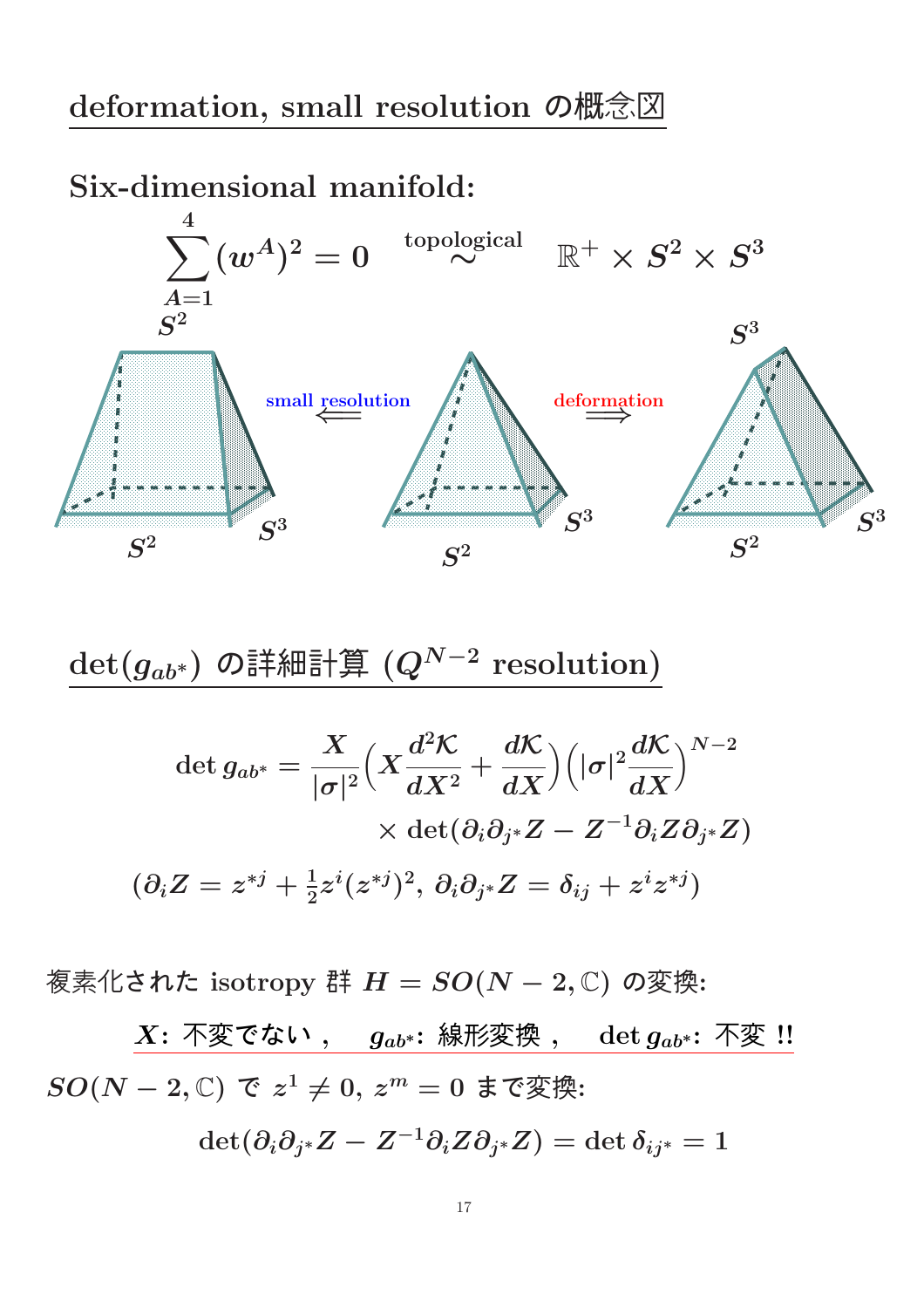#### $Q^{N-2}$  とは?

#### $\mathbb{C}P^{N-1} + F\text{-term constraint }(O(N) \text{ symmetry})$  $\mathcal{L} =$ Z  $d^4\theta \big(\phi_i^\dagger \phi_i e^{2V} - cV \big) + \Big( \int \! d^2\theta \; \phi_0 \phi_i^2 + {\rm c.c.} \Big)$

 $V:$  auxiliary  $U(1)$  vector superfield

 $\phi_0$ : auxiliary chiral superfield  $(O(N)$  singlet)  $V, \phi_0$  を積分する → nonlinear sigma model  $\mathcal{L} =$ Z  $d^4\theta\; {\cal K}(\varphi,\varphi^\dagger) \;,\;\; {\cal K}(\varphi,\varphi^\dagger)= c\log\left(1+|\varphi|^2+\right.$ 1 4  $\varphi^{\dag2}\varphi^2\Big)$ 

### $Q^2 \simeq S^2 \times S^2$

 $S^2 \simeq \mathbb{C}P^1$  Fubini-Study metric  $\mathcal{D}$  Kähler potential:  $\mathcal{K} = c \log \left( 1 + |\varphi|^2 \right)$ 同半径  $S^2 \times S^2 \simeq \mathbb{C}P^1 \times \mathbb{C}P^1$ :

$$
\mathcal{K}_2 = c \log \left( 1 + |\varphi_1|^2 \right) + c \log \left( 1 + |\varphi_2|^2 \right)
$$

$$
= c \log \left( 1 + |\varphi_1|^2 + |\varphi_2|^2 + |\varphi_1 \varphi_2|^2 \right)
$$

unitary 変換:  $\varphi_1 = \frac{1}{\sqrt{2}}$  $\frac{1}{2}(w_1+iw_2),\,\varphi_2=\frac{1}{\sqrt{2}}$  $_{\overline{2}}(w_1-iw_2)$  $\mathcal{K}_2 = c \log \left( 1 + |w_1|^2 + |w_2|^2 + \right.$ 1 4  $|(w_1)^2+(w_2)^2$ |  $2)$ ⇑

 $Q^2$  Kähler potential !!